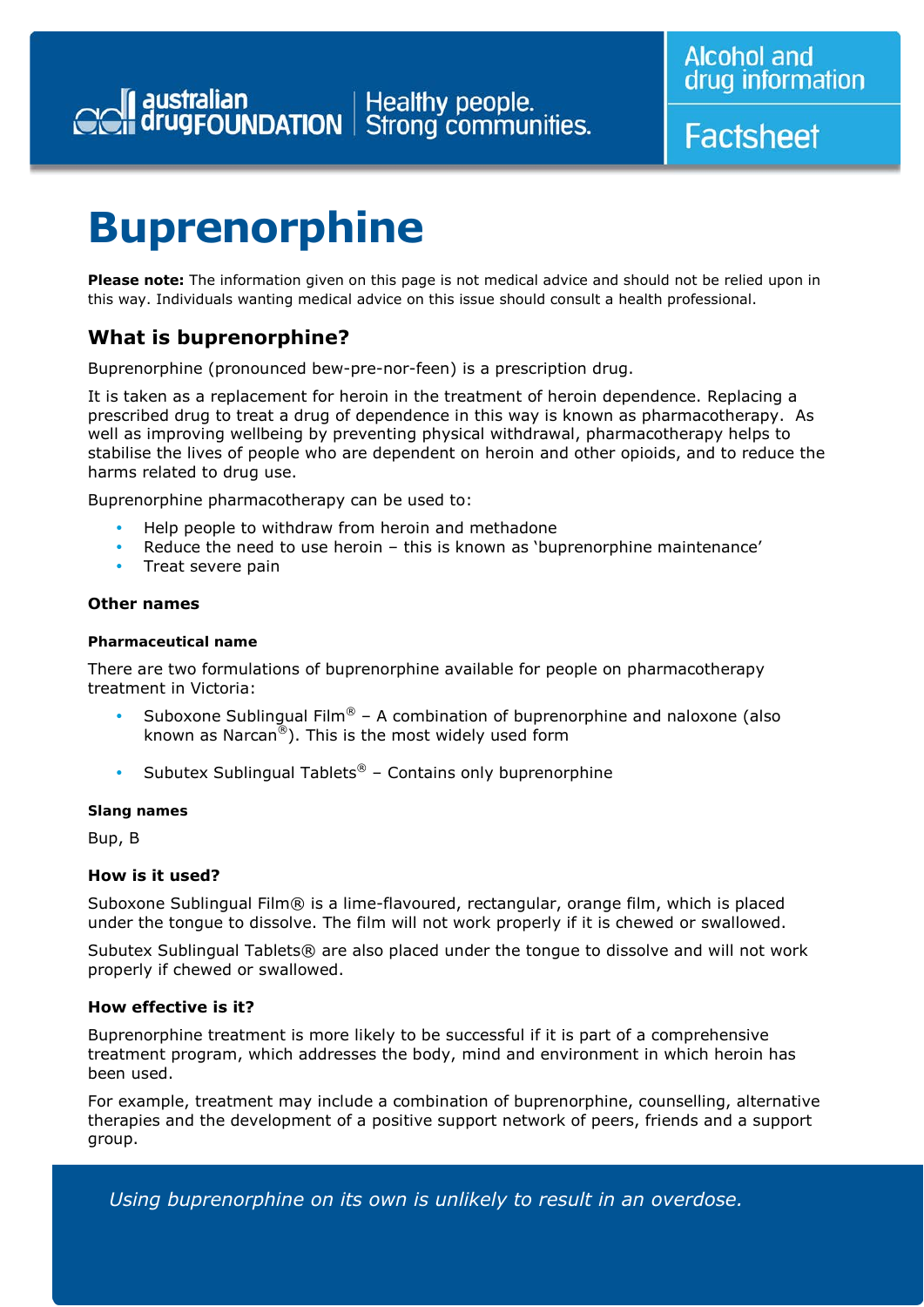#### *Buprenorphine maintenance*

Buprenorphine maintenance may not work for everyone, so it is important to work with a doctor or drug counsellor to find the best approach.

#### *Advantages of buprenorphine maintenance over heroin use*

- $\mathbf{\hat{A}}$  Using buprenorphine on its own is unlikely to result in an overdose
- $\hat{A}$  Buprenorphine maintenance keeps the person stable while they make positive changes in their lives
- $\mathbf{\hat{A}}$  Health problems are reduced or avoided, especially those related to injecting, such as HIV, hepatitis B and hepatitis C viruses, skin infections and vein problems
- $\hat{A}$  Doses are required only once a day, sometimes even less often, because buprenorphine's effects are long lasting
- $\overline{A}$  Buprenorphine is much cheaper than heroin

#### **9ZZYWG cZVi dfYbcfd\]bY**

**H. YfY ]g bc qUZY 'Yj Y' cZ'Xfi [ 'i qY"** Use of any drug always carries some risk. Even medications can produce unwanted side effects. It's important to be careful when taking any type of drug.

Buprenorphine affects everyone differently, based on:

- $\overline{A}$  Size, weight and health
- $\overline{A}$  Whether the person is used to taking it
- $\mathbf{\hat{A}}$  Whether other drugs are taken around the same time
- $\overline{A}$  The amount taken

#### **GIXY 'YZZYWG'**

The most common side effects of buprenorphine are:

- A Constipation
- Á Headache
- $\overrightarrow{A}$  Increased sweating
- $\mathbf{\hat{A}}$  Tiredness or drowsiness (especially after a dose)
- $\overline{A}$  Loss of appetite, nausea and vomiting
- Á Abdominal pain
- $\overline{\mathsf{A}}$  Skin rashes, itching or hives
- $\overrightarrow{A}$  Tooth decay
- $\overline{\bullet}$  Changes to periods (menstruation)
- $\overrightarrow{A}$  Lowered sex drive (males and females)

*1HHGVDQHZTXRWH1HHGVDQHZTXRWH*

 $\overline{\bullet}$  Weight gain (particularly for females)

#### K **IH XfUk U'**

Withdrawal from long-term use of buprenorphine may produce some symptoms similar to those experienced through heroin withdrawal. However, symptoms tend to be milder than for heroin or other opioids such as methadone withdrawal.1 Withdrawal symptoms vary from person to person, but may include:

- $\overline{A}$  Cold or flu-like symptoms
- Á Headache
- Á Sweating
- $\overrightarrow{A}$  Aches and pains
- A Difficulty sleeping

*8cgYgʻUfYʻfYei ]fYXʻcb`mcbVWʻUʻXUmžgca Yh]a Yg Yi Yb `Yqq`cZnYbžVYVVII qY`Vi dfYbcfd\]bYBq`YZZYVYq` DHY* cb<sub>[</sub> 'Uqh]b<sub>[</sub>'